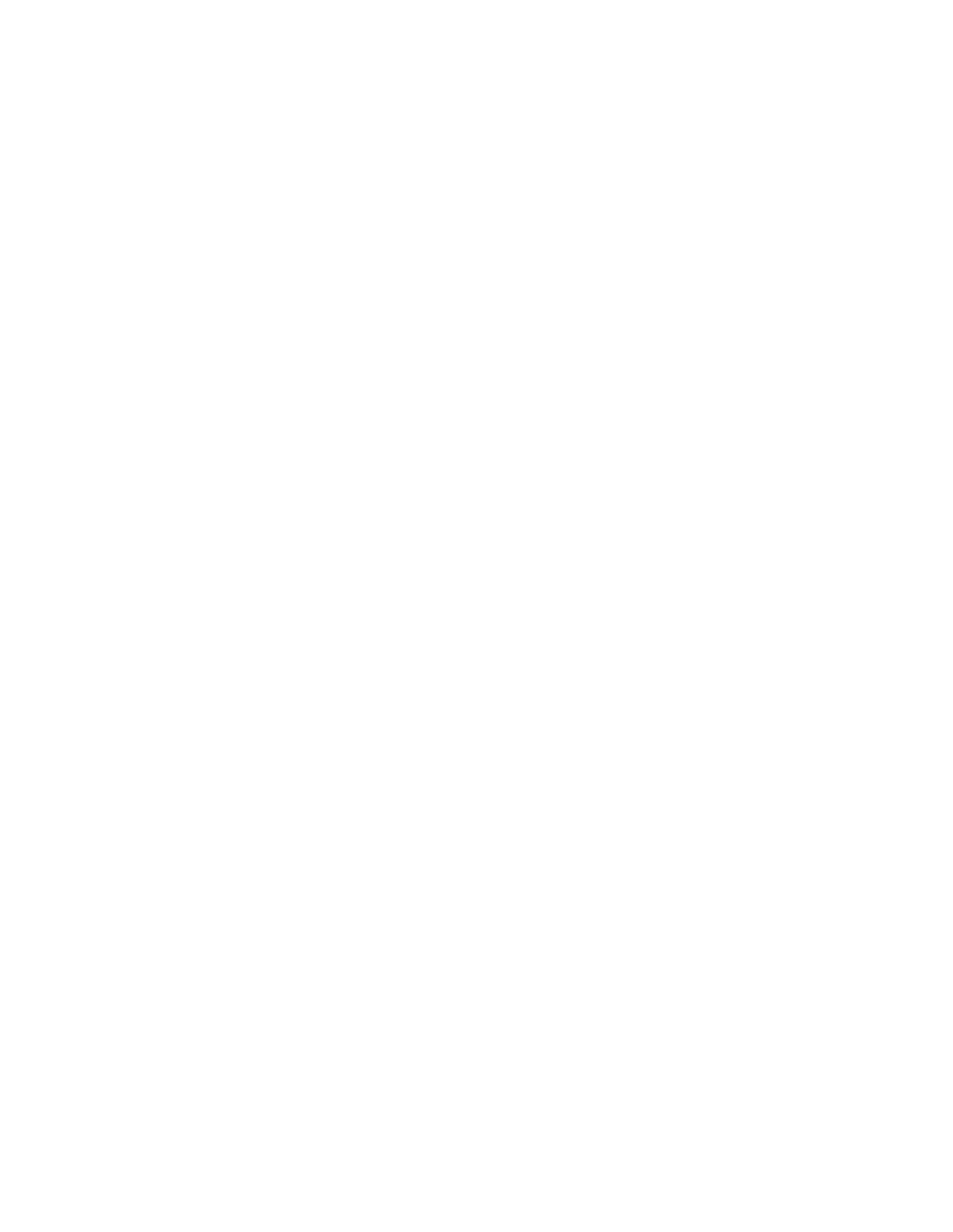# Take a Breather **3 MOVES TO HELP YOU**

#### *by* SEAN FOY, MA

Take a breather! Weve all heard the term and we all have different thoughts about what it really means. What do you think of? Maybe a breathless athlete taking a much needed water break from a long grueling practice? Or maybe a nine-to-ve employee waiting for a long awaited work break. Regardless of the context, we all know how important it is to take time out to recover and replenish the energy and oxygen our bodies need to be at our very best.

Two of the best ways to help you take a much needed pause is to incorporate light stretching and deep breathing together into your busy work day. Regular stretching activities performed with deep breathing exercises throughout your day (or before or after your workout) can have a signi cant impact on your health, tness, exibility and performance.

#### 3 Ways to Take a Breather

SCHEDULE BREATHERS: Before your day begins, take a few minutes to look at your day and schedule the time you will perform some deep breathing along with light stretching. Use calendar reminders or your phone alarm to schedule this time. Even once a day can be a start to a great new habit!

#### INTEGRATE BREATHERS INTO YOUR

DAY: Take 10 to 20 minutes a day to practice deep breathing and relaxation. Think about them as small breaks where you are practicing deep breathing and stretching while you are doing other activities like preparing for a meeting, on a conference call, doing house work or standing in line at the grocery store. Taking deep, slow, cleansing breaths along with light stretching while performing other duties throughout your day will bring the needed energy and balance you need to be your best.

TRY A PHYSICAL MOVE: Heres a great physical move to help you take a much needed breather throughout your day. It will stretch your upper body and lower back, increase blood ow, and energize your mind and body. Try it at your desk, after a meeting or when talking on a conference call. All you II need is a chair (or sturdy object such as a desk), a location you can safely stand and stretch and a timing device (such as a SMART Phone or watch) to keep track of time. Heres how to do it:

- » Place your hands loosely on the back of a stationary and sturdy chair
- » Walk your feet back 3-4 feet as you bend from the waist extending arms fully
- » Bend your knees slightly and slowly allow the weight of your head and upper body to descend applying gentle pressure on the shoulders
- » Hold this stretch position for approximately 10-30 seconds
- » Breathe deeply, inhaling through the nose and exhaling through the mouth
- » Walk your feet forward towards the chair and rest
- » Repeat the motion as many times as youd like for a total of 2-3 minutes

#### **Just a Few of the Bene ts of Stretching & Deep Breathing:**

- » Decreases muscle stiffness
- » Slows the aging process of your joints
- » Helps relieve post-exercise aches and pains
- » Improves posture
- » Helps reduce/manage your stress
- » Promotes circulation and prevents injury
- » Decreases the risk of low-back pain
- » Decreases depression, anxiety and stress
- » Strengthens immune system
- » Promotes better sleep
- » Normalizes heart rate and rhythm
- » Reduces fatigue and increases energy

#### About SEAN FOY, MA

President & Founder, Personal Wellness Corporation

Sean Foy is an internationally renowned authority on tness, weight management and healthy living. As an author, exercise physiologist, personal trainer, behavioral coach and motivational speaker, Sean has earned the reputation as Americas Fast Fitness Expert. His upbeat and sensible simple moves message even with the busiest of schedules has inspired many people all over the world. Sean has helped thousands of individuals with their wellness needs and is committed to encouraging everyone to attain optimal well-being for body, mind and spirit! Sean is a husband, father of two, and President & Founder of Personal Wellness Corporation.